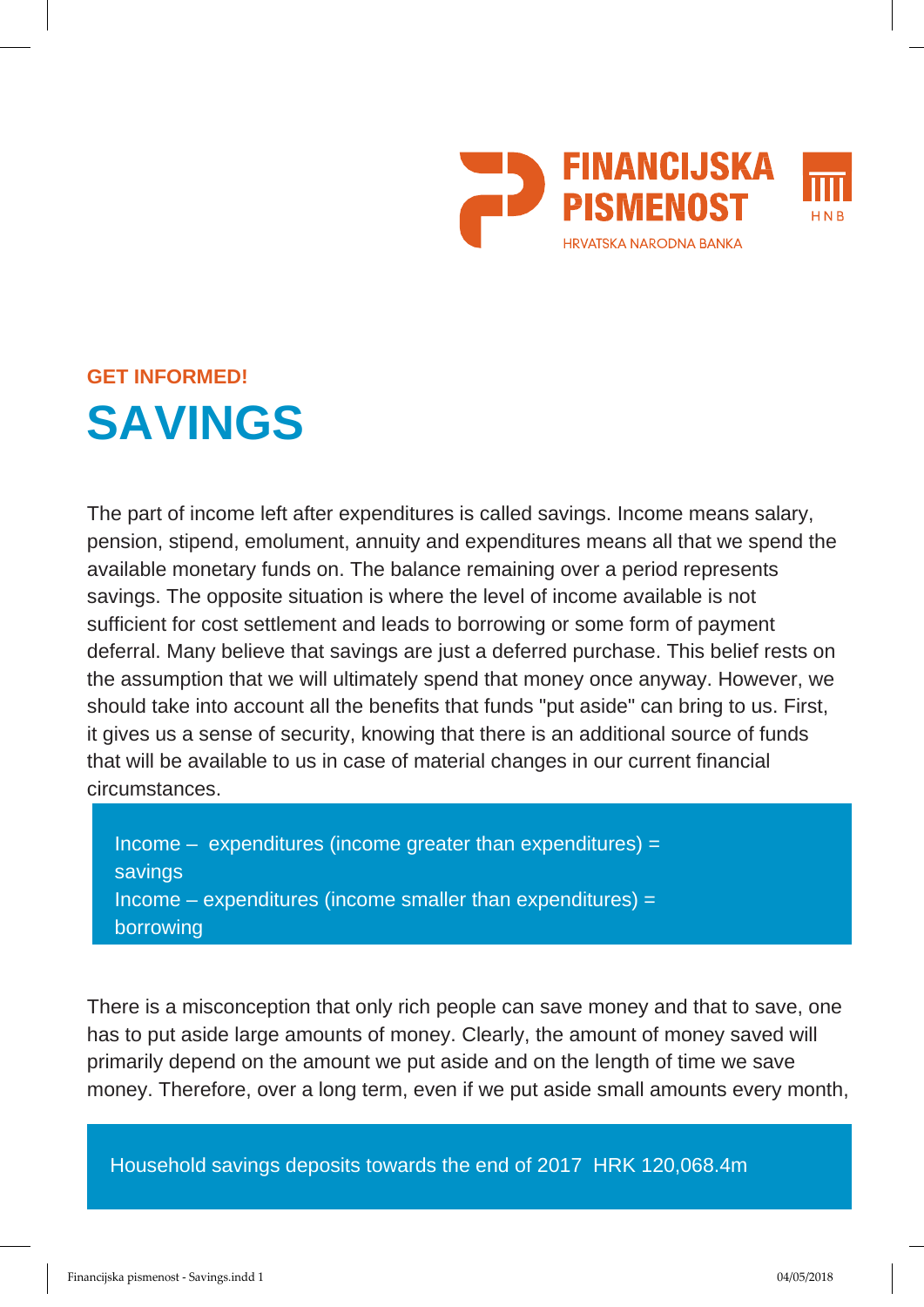we can save the amounts earlier thought impossible. The types of savings available include different types of savings in credit institutions as well money stocked away under a mattress.

## **INTEREST – ONE OF THE KEY MOTIVES FOR SAVINGS**

The biggest advantage of saving money in credit institutions is the possibility of earnings in the form of interest. The interest on savings may be fixed and

variable. As in the case of credit operations, a variable interest rate exposes us to interest rate risk or the possibility of an increase or a decrease in the interest rate that will be applied to our deposit over a certain period. A fixed interest rate enables us to avoid interest rate risk.

Interest rates are shown on an annual level.

As regards interest rates, it should be noted that interest rates on savings are expressed on an annual level, the fact to be taken into account in our calculation of the expected earnings for savings maturities other than those of one year.

# **TYPES OF SAVINGS**

### PERIODIC PAYMENTS SAVINGS ACCOUNTS

A periodic payments savings account means a form of savings involving a time savings account where we define the dynamics and the amount of payments that we will make into that account. Most commonly, the interest rate offered will depend on the amount and frequency of payments.

### STANDARD TIME DEPOSITS

A time deposit means a form of savings suitable for consumers holding an amount of cash that they consider they will not need for a while. By negotiating a time deposit we undertake to deposit a certain amount of money to a savings account for a defined period of time (deposit threshold is usually defined in advance) at a certain interest rate. After maturing, the time deposit is paid out, increased by interest. Before negotiating this form of savings, make sure to obtain information on any fees and costs and on the procedure and use of interest rate in case of early termination of the time deposit (withdrawal of funds before maturity).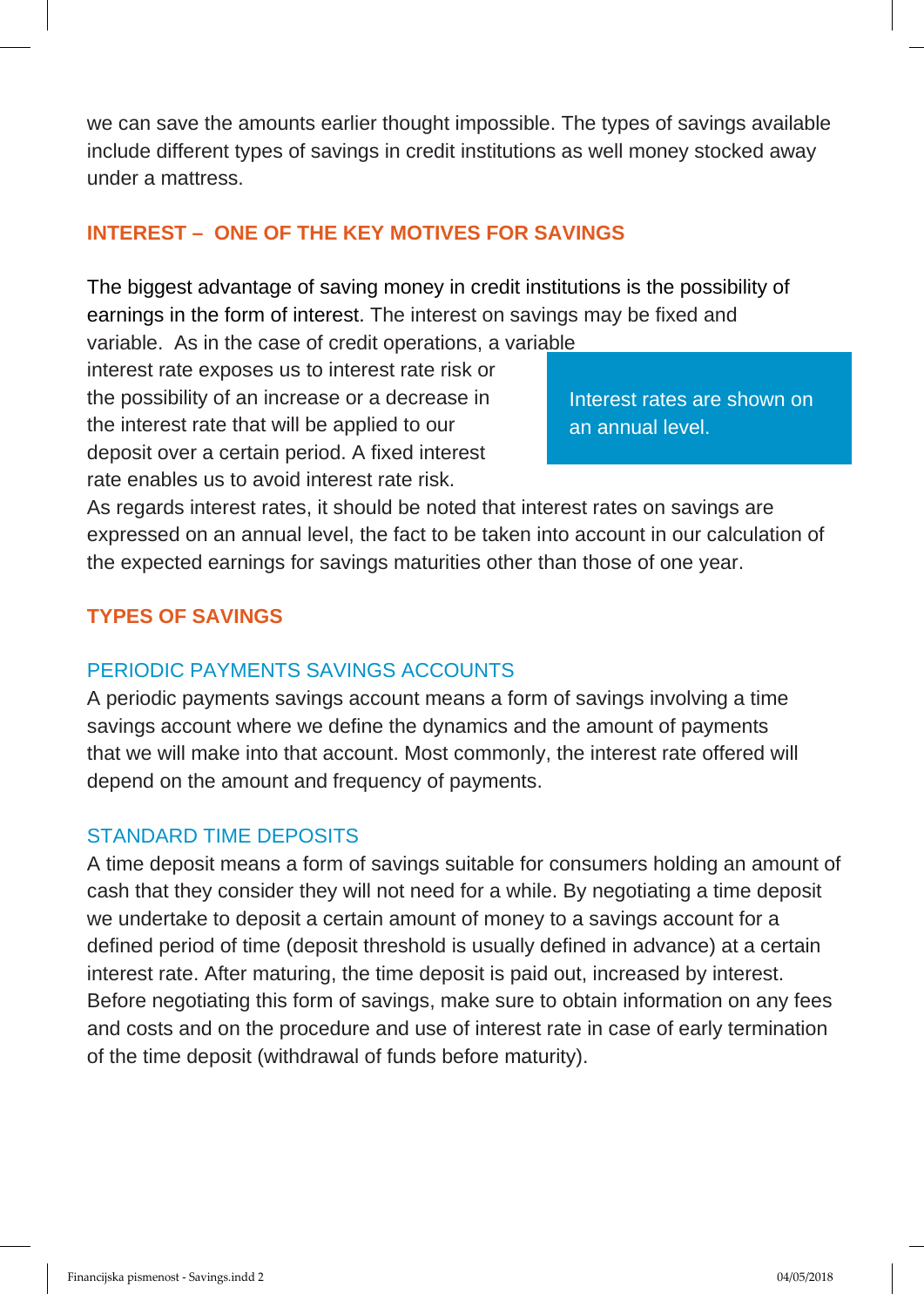#### ANNUITY SAVINGS

In the case of annuity savings, unlike standard time savings, the interest earned is generally paid periodically, throughout the duration of the time deposit (monthly, quarterly, semi-annually, etc.).

### CHILDREN'S SAVINGS

Children's savings are intended for children and minors. These types of savings are negotiated on behalf of beneficiaries by their legal representatives (parents or guardians). As in the case of all other forms of savings, make sure to obtain timely information on the manner of negotiating such savings, agreed maturity, withdrawals before maturity and associated fees and costs. It is also worth noting that there are limitations imposed by law in respect of withdrawal of funds from an account before beneficiary's coming of age, the element that should be borne in mind when negotiating such a savings agreement.

#### HOUSING SAVINGS

Housing savings means a special-purpose form of savings granting beneficiaries, most commonly after expiry of the agreed maturity, special benefits when taking out housing loans. Housing savings are typically agreed for a period of five years (although shorter periods are also possible, the conditions of which should be taken into account prior to negotiating this type of savings). The beneficiary negotiates the amount and the dynamics of deposits to a savings account. The beneficiary's account is increased by the agreed amount of interest and by the amount of government incentives if the account user qualifies for such incentives. Upon expiry of the savings agreement, the beneficiary can decide if he/she wants to use the funds at his/her discretion or make use of the benefits accruing from the amount saved and take out a housing loan.

## **WHAT TO WATCH FOR AT ALL TIMES.....**

Before negotiating any form of savings plans, define in as much detail as possible the amount, term, dynamics and your goals. Obtain in-depth information on the terms of the type of savings you have chosen. Such information is available in the general operating conditions of credit institutions and general operating conditions associated with a particular product/service and may also be obtained in person from bank or credit institution employees. Make sure you are familiar with all the aspects of negotiating, maintaining and regular and early withdrawing of your savings. Also factor in any costs and fees that might arise such as entry/exit fee, maintenance fees, charges for withdrawal prior to maturity, etc. Such information is publicly available in Tariff of service fees. Sometimes, prior to negotiating a savings plan, put down on a piece of paper several scenarios and compare interest earnings and the